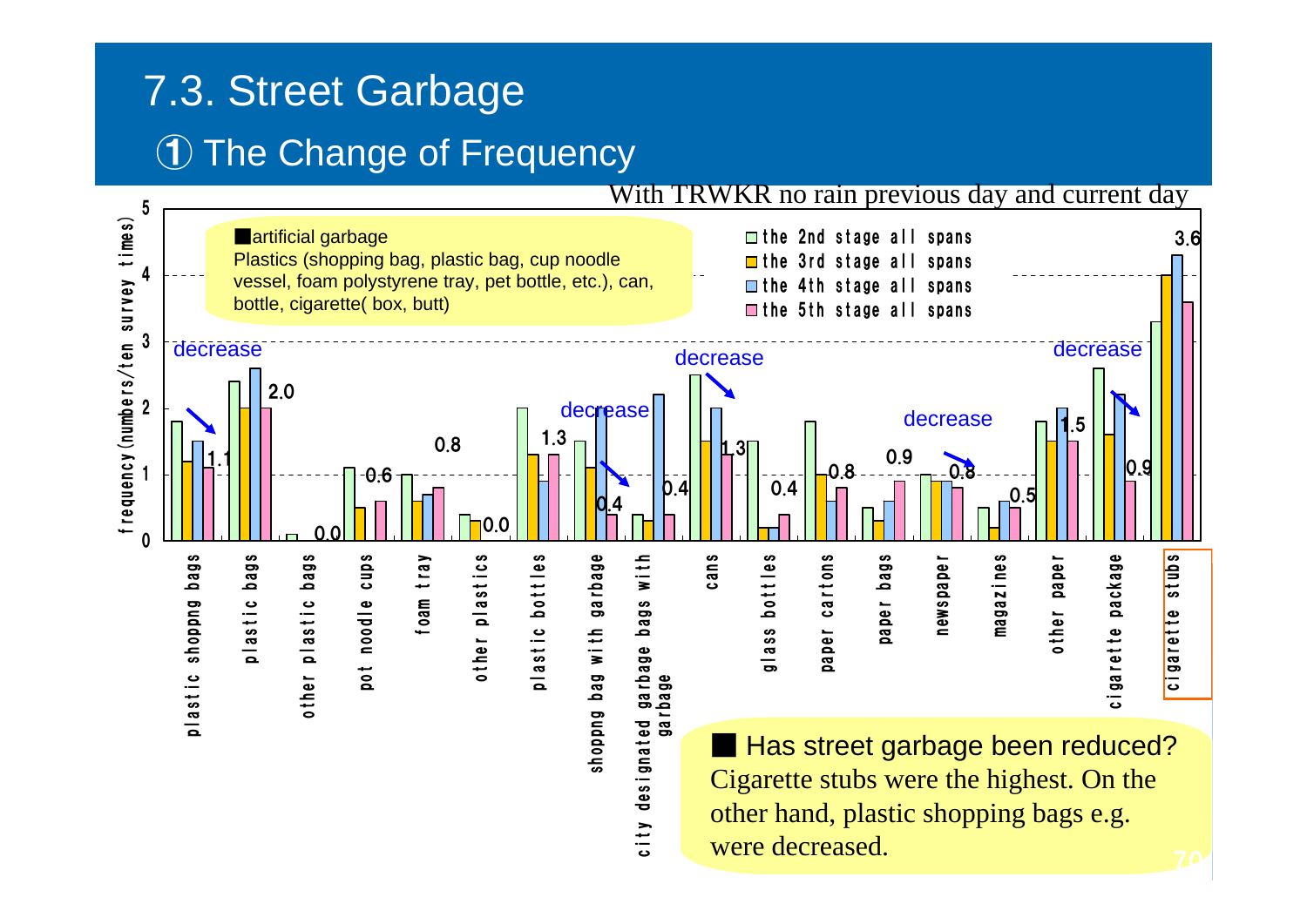## 7.4. Kinds of Street Garbage

( The  $1<sup>st</sup>$  stage to  $5<sup>th</sup>$  stage, with TRWKR, no rain, previous day and current day )



■What kind of garbage was a lot? Plastics was a lot. It accounted approximately 40%. The next was cigarettes, such as cigarette stubs.

71